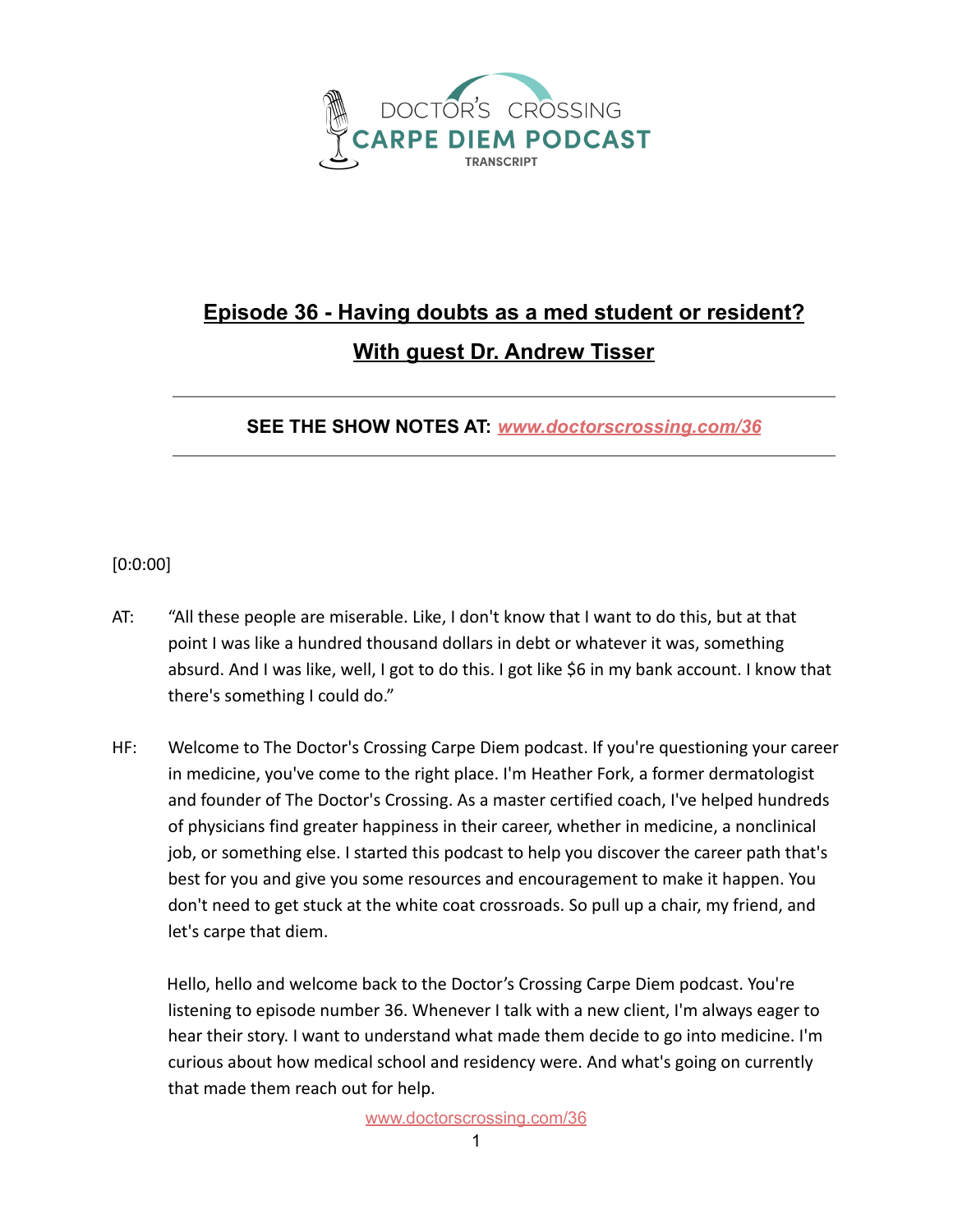

One of the things I'm listening for is, was there a specific time when they felt medicine wasn't a good fit for them? Sometimes it's clear that early on, there was "trouble in paradise" that even during medical school, there were doubts. Question marks can come up or continue in residency as well. It's also not uncommon for the transition to being an attending, to bring up some serious concerns when that full weight of patient responsibility is felt.

If you're questioning your career early on, how do you deal with it? We're often told "It'll get better, it'll get better. Just hang on". And sometimes it does, but not for everyone. There is a lot of pressure to keep going for various reasons, both internal and external. And it can be scary and lonely to be feeling different than your peers and wondering if you've made a big mistake.

Today, I have a great guest, Dr. Andrew Tisser to dive into this topic with me and give you a lot of support and practical advice for addressing exactly this situation. Dr. Tisser had serious doubts about his career choice in his second year of medical school. He already had significant student loan debt and felt he didn't have a choice except to go on. People kept telling him "It will get better".

I'm going to let him share the details of a story that eventually led to his work as an emergency medicine physician and career strategist for early-career physicians. In addition to his work as a physician and coach, he has the great podcast "Talk2MeDoc". I will link to the website andrewtisserdo.com and the ways you can connect with him in the show notes of this episode. It's my true pleasure to welcome Dr. Andrew Tisser to the podcast. Hey, Andrew. It's great to see you and great to meet you.

AT: Hey Heather, it's great to meet you as well. Thanks so much for having me.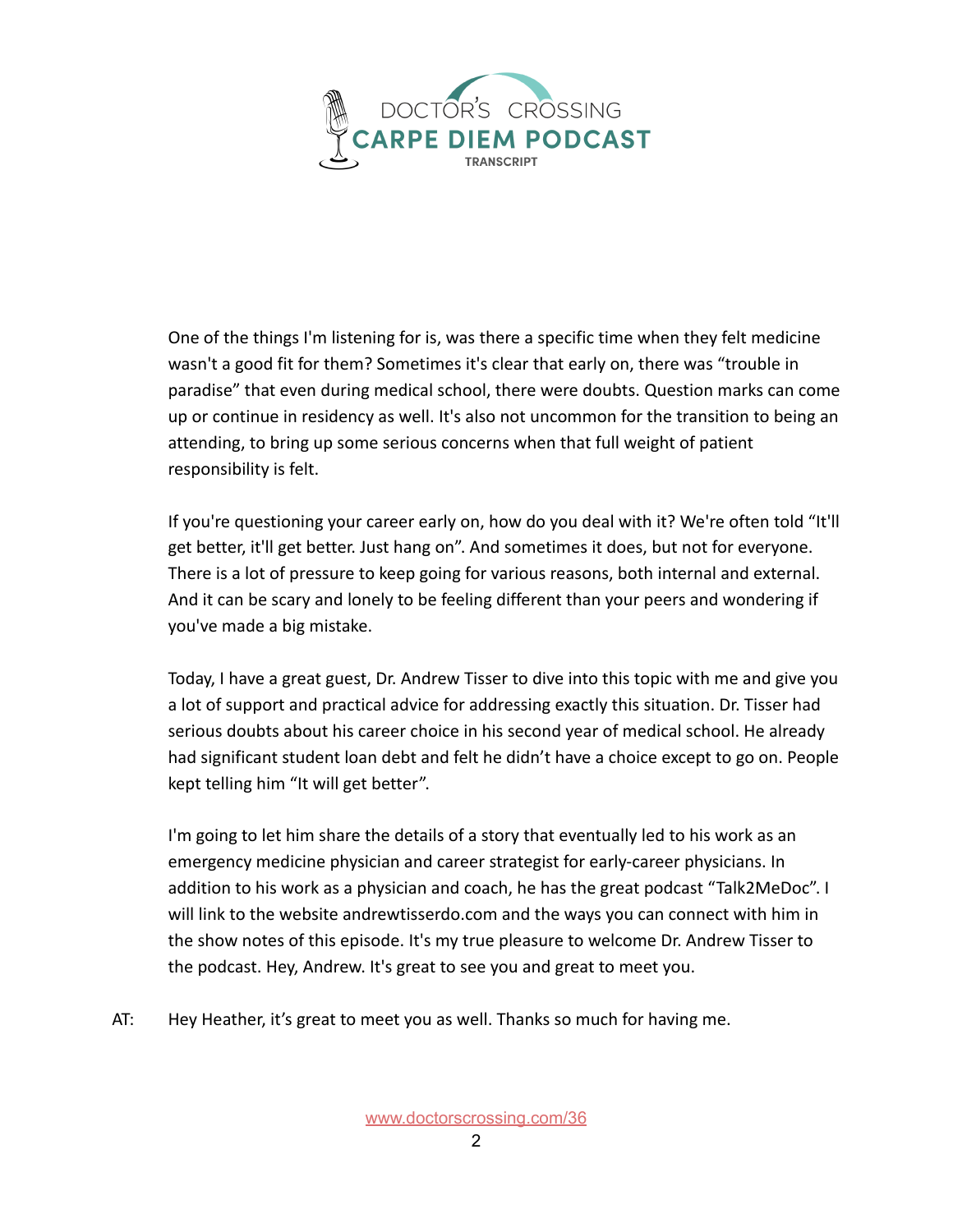

- HF: Yeah, I'm really excited about this because I haven't specifically addressed medical students and residents who are having questions. And when I heard your podcast, I thought, "Oh, I've got to have Andrew on". Would you like to begin by telling us your own story and how you found your way to where you are right now?
- AT: Sure, thank you. Well, I think like any story there's thoughts of bumps and bruises along the way, but I grew up quite humbly in New York City, no physicians in my family. And I went to college. Actually, I started in college, which I don't think you know about, but I decided early on that medicine seemed like a good career because I was pretty good at science and it was interesting and it seemed to be pretty well-respected and they always have stable careers.

So, I worked as an EMT in college and a volunteer firefighter and I decided I wanted to be a physician. So, I started on the pre-med path and then I went to see career advisor people in college, probably my junior year. I think somewhere in my junior year. And I was like, "I don't know about this medicine thing. I don't know if this is for me, after shadowing some people". And then they're like, "Well, what else are you going to do?" And I said, "Oh, I don't know. That's why I'm here to see you". And they're like, "Well, it's just pretty hard right now, but it's definitely going to be worth it. So, you should just continue down that career path".

I was like 19, 20 years old. I'm like, okay, sure. So I did that. So I got into medical school. And then I did my first year of medical school. And it was a pretty lonely time honestly. I didn't feel very relatable to my colleagues. And that's a different conversation for a different day, but that was fine.

And then I got into second year and I was like, I really don't like this. The material was fine. I'm not here to brag, but I didn't have trouble in medical school. The medicine came easy, but I found it quite boring. And then when we started doing some, we had shadowing opportunities and things like that when we were early in medical school.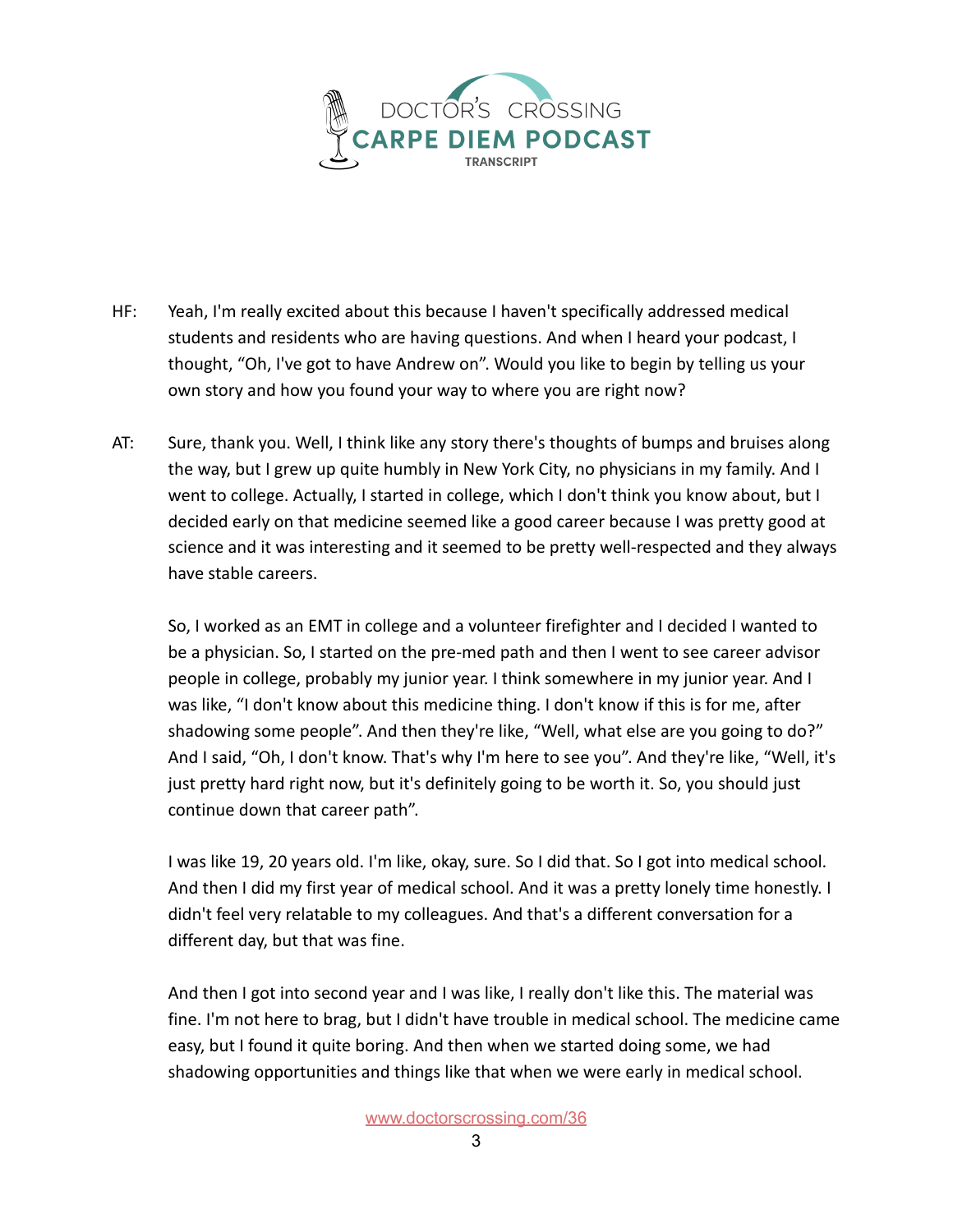

And I was like, "All these people are miserable. I don't know if I want to do this". But at that point I was like a hundred thousand dollars in debt or whatever it was, something absurd. And I was like, "Well, I got to do this. I got like \$6 in my bank account. I know that there's something I could do. So that's where it started really.

- HF: It is hard when you're feeling different than your peers. I definitely hear that a lot and it is lonely. What do you think was making you feel different?
- AT: It's probably multifactorial. I had really, really good friends in college. And they were all, I don't know, I want to say like me, like we grew up similarly. Everyone was fairly intelligent, but everyone was like, grew up pretty either like low income or very like moderate income. No one had any real high-end professionals in the family. And I just had a great group of friends and they're still my friends to this day.

I grew up in New York City and I wanted nothing else, but to leave New York City. And then the only medical school I got into was on Long Island. So, I get torn back, right? And I get torn back to somewhere where I really don't have any friends. I had a couple of childhood friends. My roommate was an interesting guy. He was like an ex-lawyer that decided to become a doctor. I don't know. He was a fun guy.

But anyways, I just didn't make a lot of friends. I didn't feel relatable to a lot of people. A lot of people come from multi-generational physician households, obviously not everyone. I met my wife in my first year of medical school and she was a good friend of mine before we started dating. But I felt like everyone was so excited to be there. And I was just like "uh".

HF: Right. You didn't find your tribe. That can be lonely for sure. You didn't identify with the other people. We're going to be coming back and looking at this situation when you're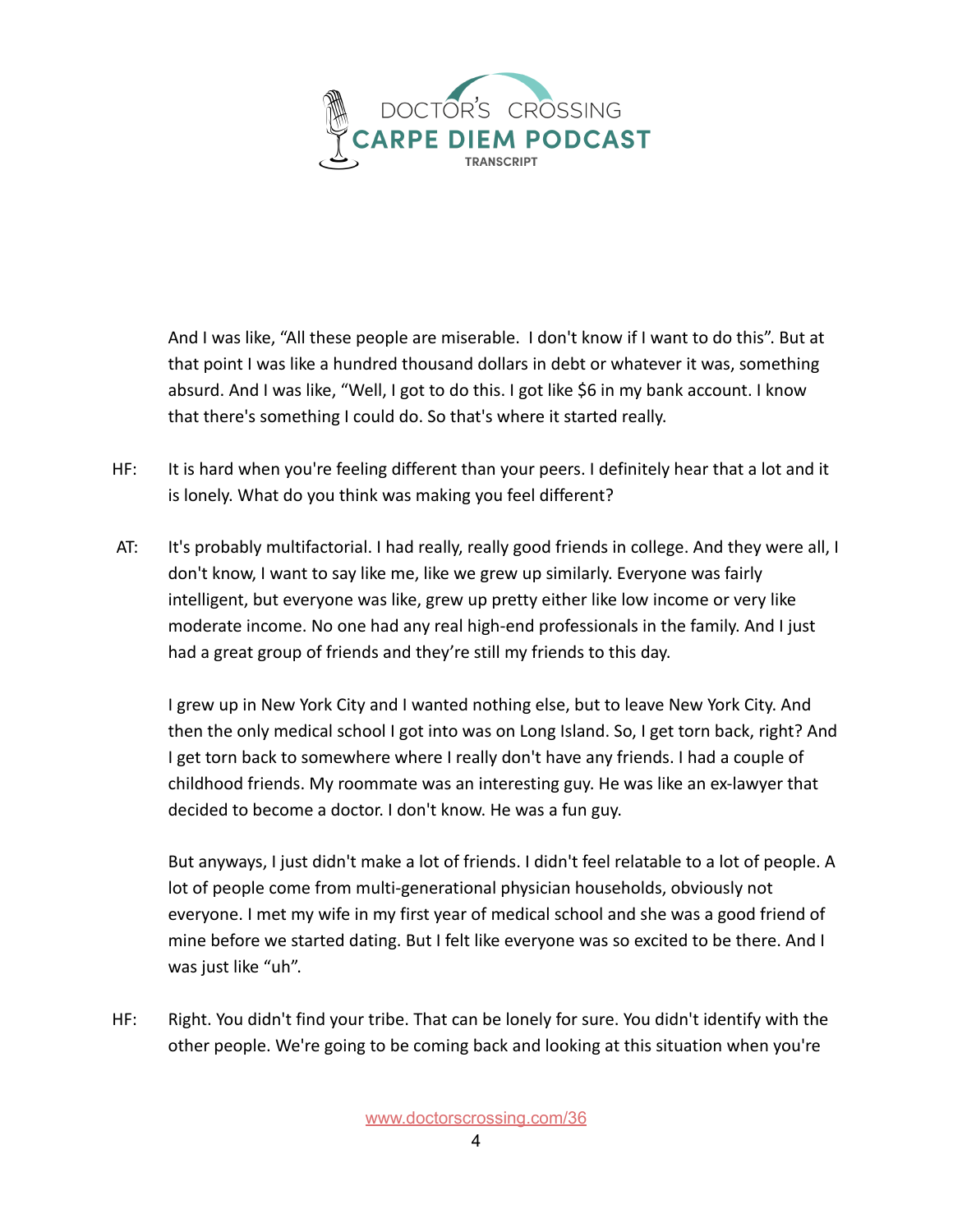

not sure in medical school, but let's continue with your story. What happened after you had these doubts?

AT: Well, I just kept going. What else am I going to do? So, I got to third year of medical school and I was like, "All right, I got to find a field that I don't hate. That's like ideally. I got to find something that doesn't suck". But I tried to go with an open mind. Obviously, I had experience in emergency services because of my EMS and fire. But I was like "I know what that's like, let me try to find something else". And I couldn't. I hated everything. Like surgery, I just couldn't deal with the OR, and that eliminated a lot of specialties for me. And I like pediatrics, but I liked them when the kids were healthy and fun, but I didn't like sick children.

I ended up actually really liking anesthesia, but that was late in my fourth year. And I had already made my decision, and then I got to emergency medicine and I was like, "Wow, this is like an old hat. This is what I know, what I've always known". Schedule's not too terrible, which has a footnote, but that's what I thought at the time. And I got a lot of time off. So, I would make pretty good money. You got some time off, you don't bring your work home with you, which is also a misconception. By process of elimination, I said, this is probably the least egregious career.

I wasn't really a downer, like depressed all the time. I was just trying to make really practical decisions based on where I was at. I thought that if I didn't have to be in the hospital that often, if I made a fairly good income, then I could try to find other things that I like down the road. And everyone was like, "Oh, wait, once you get to third year, it'll get better". And then it was like, "Oh, wait until you get to residency and then you're really going to be a doctor. It'll be hard, but it'll be better". Which is kind of a theme throughout this.

So, I decided to go into emergency medicine. And I matched into emergency medicine. My wife was my fiancé at the time, but she did internal medicine. And when we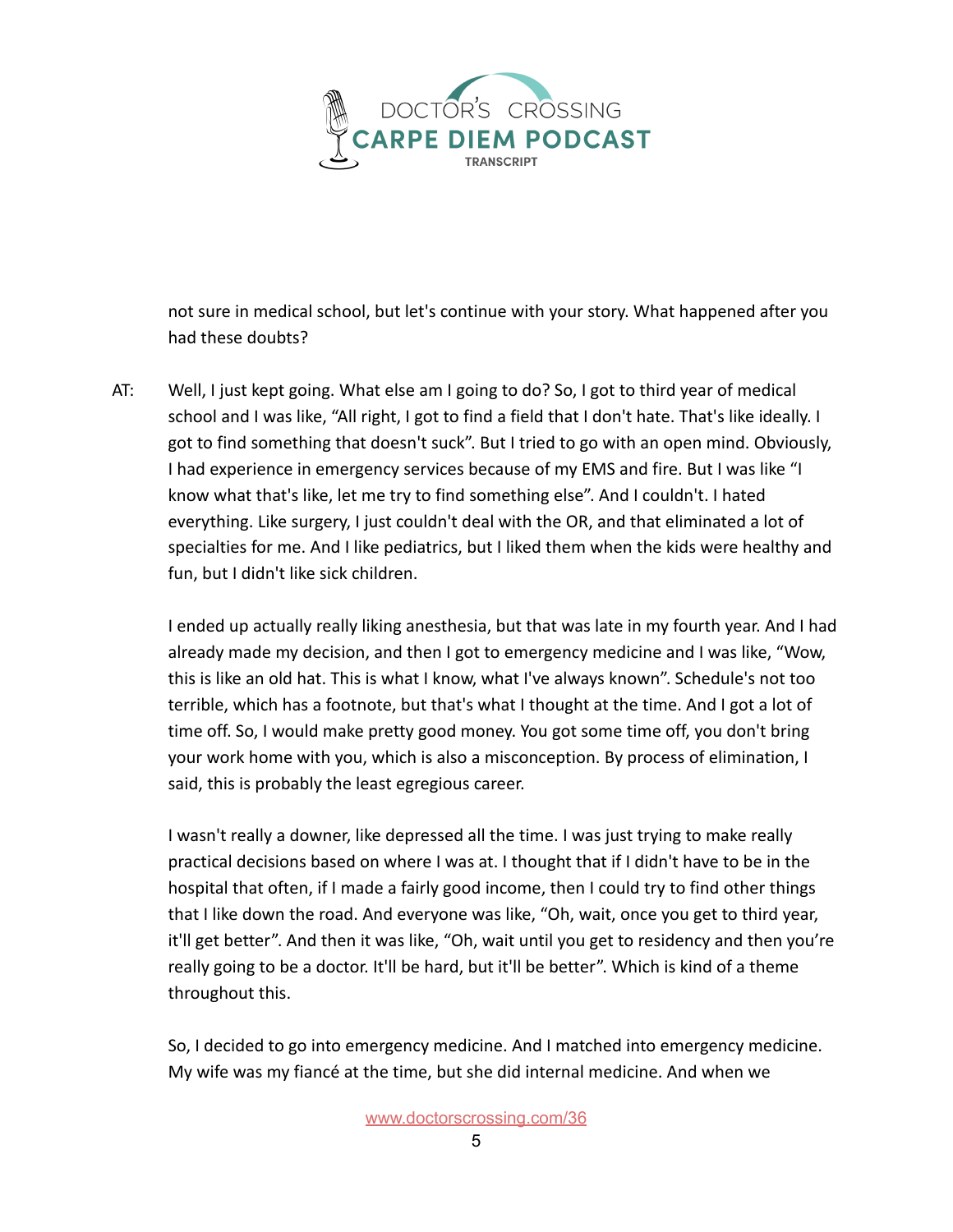

matched about two hours apart, which was not great. And then I started residency and I was very unhappy, which continued. And I tried, really. I was like, "Well, I'm here to learn. Once I get good at this, then I'll probably like it more". And again, and not as a humble bragger or anything, but I was very good at it. I was very good at emergency medicine and it was so boring. It was just so boring. And this is like one of the most exciting specialties, right? Like the joke is we are the most interesting 15 minutes of every other specialty. Like life and death and traumas and crack and chest and chest tubes and all this stuff. And it was just so boring.

And I talked to my mentors and they were just like, "Oh, well, you're a resident. Of course, it sucks. Once you're out there as an attending and you were on the show and you're making the big bucks and this and that, then it's like so much better. Don't worry, it's just residency". So I had that to cling to, and also again, the distance from my wife and I did a lot, a lot of driving. And so, there were a lot of confounding factors and I said, okay, that's reasonable.

And then I got done with residency and I got out. And what I decided to do is take a whole bunch of locums and part-time jobs to see what kind of practice environment I'd like to work in. And we were living in Chicago for two years, because my wife was doing a fellowship and I worked at little tiny hospitals and huge hospitals and teaching hospitals and non-teaching hospitals. I worked everywhere. Any kind of practice environment, inner-city, suburbs, everything. And it was all just so boring. And it was just a fast track to burnout.

I mean, I was working a lot. I was working probably 140 - 150 hours a month and I was making really good money. In some of these places, I had to see three, four patients an hour, which is not sustainable either. And again, I was very good at it. And people liked me, the patients liked me. I got to give medical care. Like I was good at the job, but I had no fulfillment from it.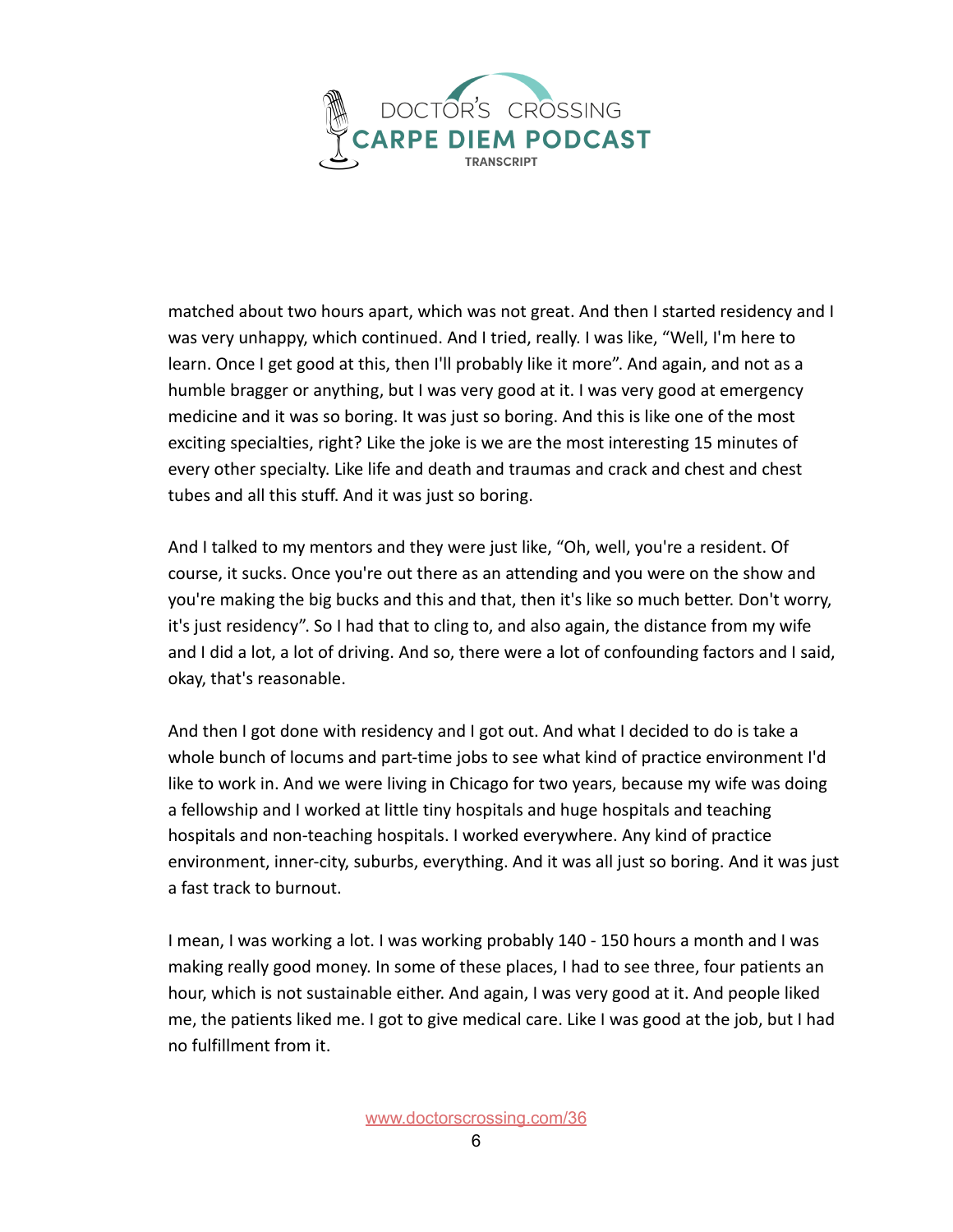

- HF: I just want to interrupt you here for a second.
- AT: Yeah, please do.
- HF: Because I listened to your podcast this morning, where you're talking about how when you would see patients, you would go and sit on the garbage can in the room. And that made them really feel like you were there to listen to them. And you said, "Well, I was just doing it because I was tired, but it gave me really high patient satisfaction scores". That was a neat story.
- AT: Yeah, that's true. I actually got an award in residency for patient satisfaction and I was like, "I'm just tired".
- HF: Just sitting on the garbage can. You should try it. If you want to boost your scores up…
- AT: Sit on the garbage can. And it'll just be better for your whole day because you get some rest.
- HF: So, here you are. You've tried all these different settings. You're bored to tears and it seems so paradoxical because what do they make those TV shows out of? ER physicians, because it's exciting. There's a lot of drama. One thing I'm curious about is why do you think you were so bored?
- AT: I've thought about this a lot. And I still think about it a lot. I think a lot of what we do and not to dumb down the field because emergency medicine is a very complex field, but we're not treating emergencies a lot of the time, right? Like a lot of the time, we're dealing with a lot of social issues and primary care issues. And the really sick patient, that's a really, really sick patient is interesting. And I find that interesting and I like taking care of those patients, but it's not hard per se. It's intellectually stimulating at the time, but it's still a lot like "If then, that".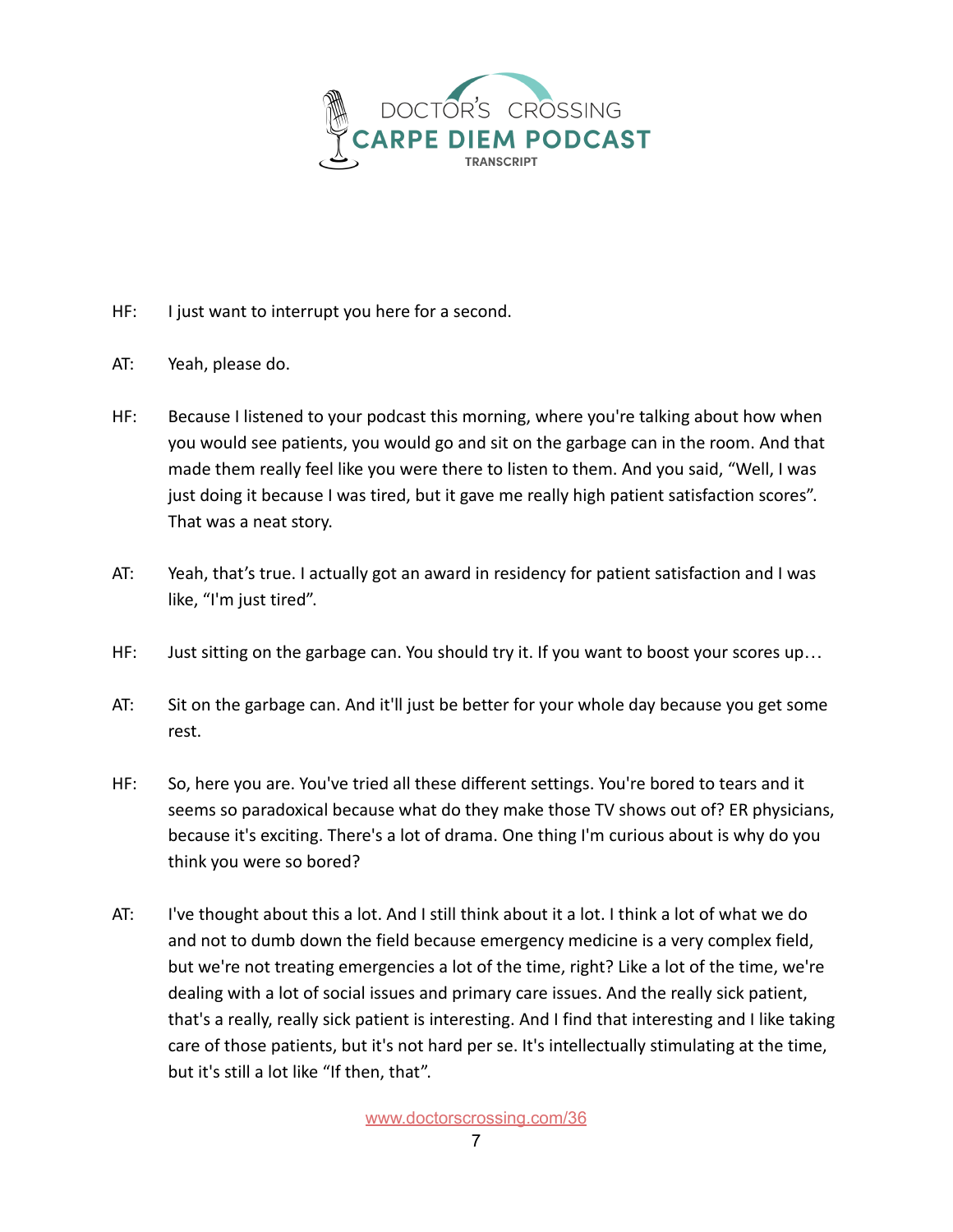

So, I hate trauma. I very much dislike trauma because it's a do not pass go. Fix the A, fix the B, fix the C, et cetera, and then get them to surgery. There's very little thought when it comes to emergency trauma. And so, complex medical cases were somewhat interesting to me, but again, they weren't challenging. I didn't get the adrenaline rush.

I've never gotten an adrenaline rush from emergency medicine. Not that I'm seeking it, I've never been an adrenaline junkie unlike many in my fields, but it's just, "Okay, well then I do this next thing". And again, sometimes it's very complex management, but I just didn't find it interesting.

And I've thought about this quite a bit over the years and why. I don't know. I still don't know why it's so routine for me. And I feel like bad saying some of this stuff because I'm not discounting the fields at all. And it is very complex. It's just that I personally don't find it stimulating or interesting.

- HF: That's something I see with a lot of physicians that we don't want to admit is that medical care can get very routine and it can also be boring, albeit stressful. And often it becomes like Groundhog's Day, or it can also sound like to some degree in your case that there's a bit of a mismatch between how you're using your skills and how you want to connect with people and how you want to engage, that's not really working for you.
- AT: And I never really felt like I was helping people, which is weird. Because clearly, I am. But I just never felt like I was doing any good for people. Like "Oh, I'm here. I do this to help people". I truly want to help people. I love helping people. But in my day-to-day emergency medicine job, I never felt like I was helping people.
- HF: Oh, well, you're not the first person I've heard say that before. Would you like to catch us up to the present and what you're doing now? And then we'll go back and look at these different phases.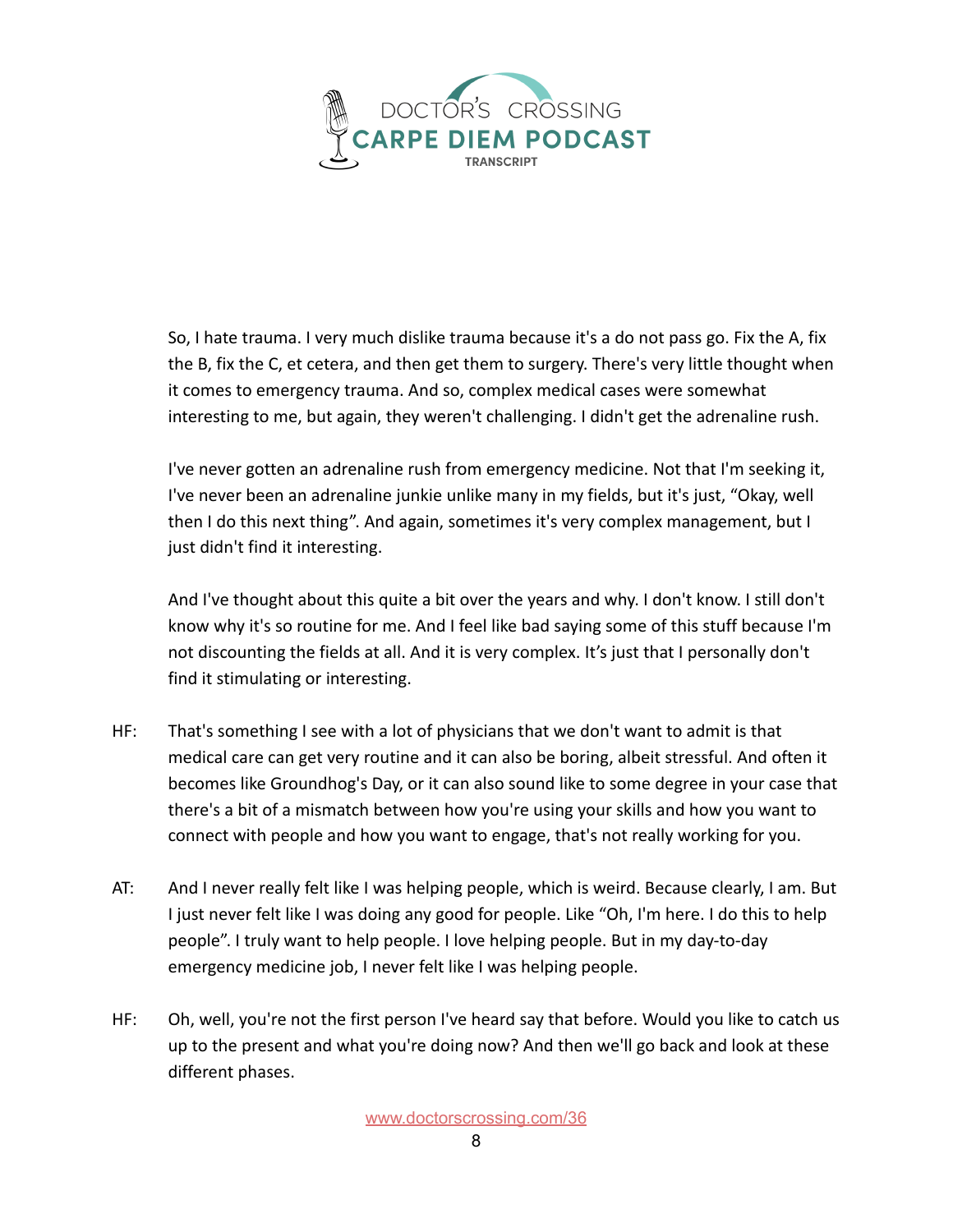

- AT: Absolutely. Again, I was quite burnt out as an attending. I started just going online, like people do in searching for, "What can I do that isn't medicine?" And you get the same three responses. It's utilization management, pharma or medical writing. And none of those appeals to me.
- HF: Right, the top big three.
- AT: So, I started looking around, I started talking to some of my mentors. I got a coach on my own. And we started helping me craft a career that I would be happy with. We moved back to Buffalo, New York, and then I kind of went forward and made some of those things happen. I have an interest in administrative work as well as I started my business with career strategy and a podcast and was able to cut down a bit clinically at work. So at the present time, I do a lot of other things, which all the other things make me much happier with my clinical practice.
- HF: So, you stuck with it. You didn't leave medical school. You didn't leave residency. You didn't leave when you were finding emergency medicine boring, and you found a way to divert the pie of what you're doing and make it work for you.
- AT: Yes.
- HF: Let's go to medical school. And actually where we have a hypothetical medical student, we can also reference your experience. If they start questioning at that stage, what are some things they can do to start to address these doubts?
- AT: Sure. I think it's really important to separate just the day-to-day burnout and stress from truly questioning this as a path. Because there's a lot of people if you get down and you have a conversation with them and say, "No, it's just really hard right now". And not that,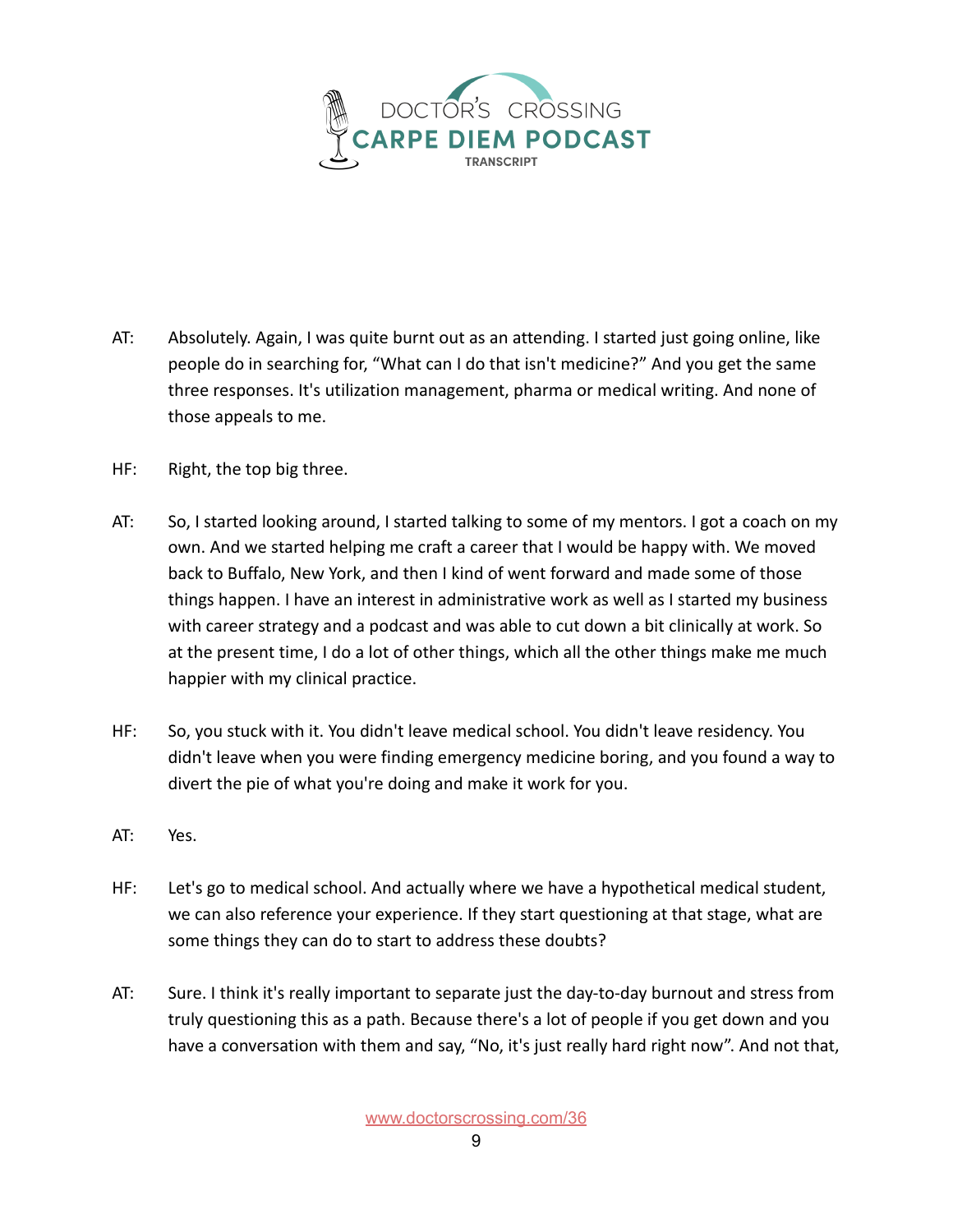

"Oh, yeah, it'll get better" that's your solution. But for some people it's just the day-to-day stress. And they wouldn't want to do anything else.

I think the most important thing always comes down to what matters to you and what your values are in life. And they change over time. But I think doing some exercise and figuring out what's important to you, will help you decide whether or not staying or going is the correct path. And I never want anyone to just stay in a career because they should, or they don't know what else to do. That's not a good reason to stay unhappy.

So, I think it starts with some inner work, some soul searching as to what you like, what matters to you and whether or not any kind of medical career is aligned with those values. Because if you're misaligned with your values, you'll always be miserable, no matter what you do.

- HF: Yeah. That's a really good point because it is a very individual choice and everybody has a different way of solving this problem. One of the things that I hear from medical students who are probably not on the right path is they will say when we get to the wards and we start seeing patients, after we do rounds, my peers want to go talk to Mrs. Jones or they want to go see that patient again and follow up with them. And they will tell me, I do not want to do that. That was just the last thing on my mind. They feel it and it makes them feel really bad and they don't even want to admit that, but that's actually helpful information. It may mean that that is not a relationship that works for you for whatever reason.
- AT: Yes. Agreed. I certainly felt that way. I wanted to get out of there as soon as possible. So, I just want to make a quick point about mental health as some of this dissatisfaction and disinterest and apathy really comes from true depression. And it's important to prioritize yourself and your own mental health all the way through. And I think every professional should see a therapist personally, but that's just one point I want to make, because it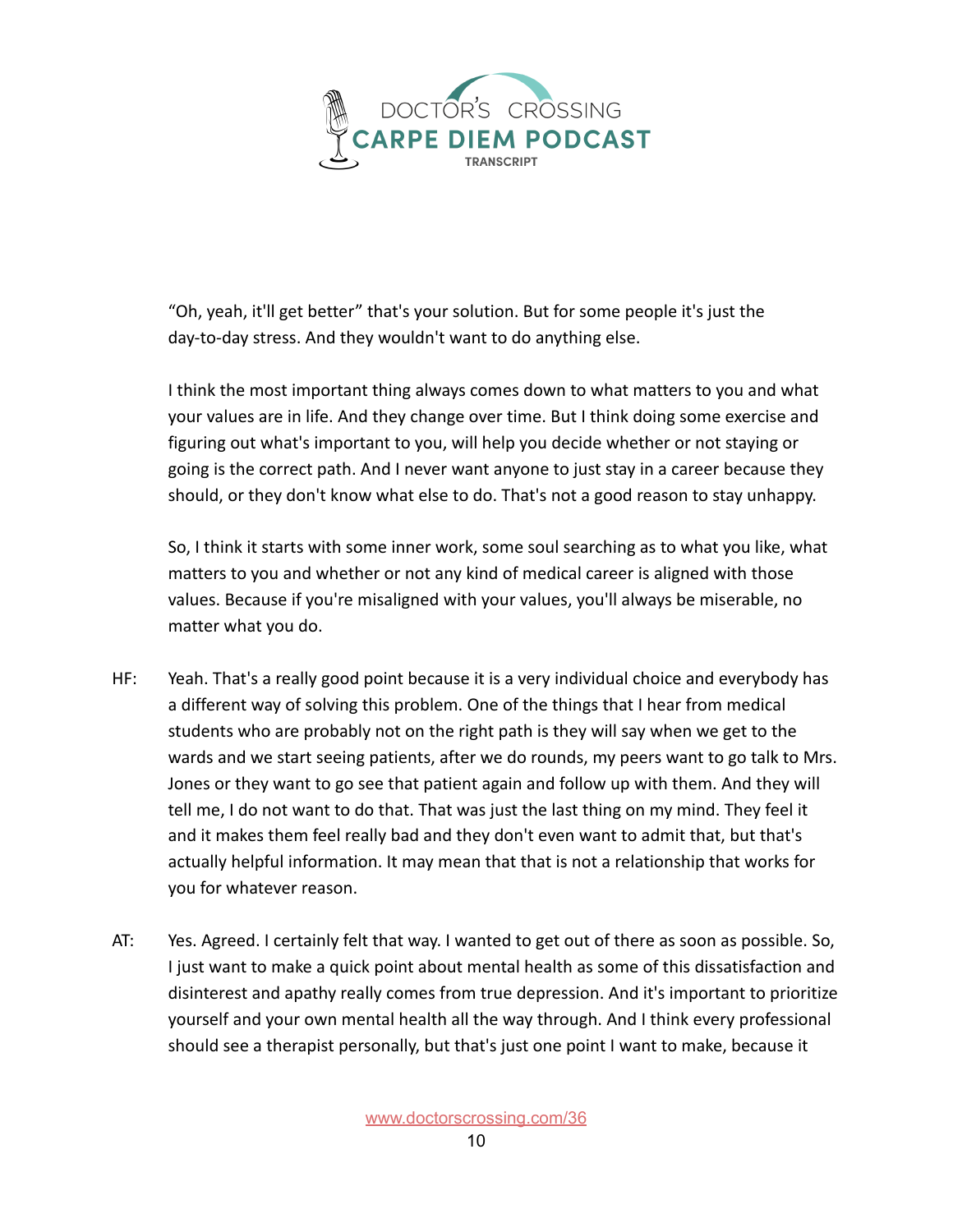

might not be that you're not interested in this as a career. It might just be that you're depressed. And that's an important distinction to make.

HF: I'm glad you brought that up because when I talk to medical students who are having these challenges and doubts, they often do have some depression and anxiety and it could be the chicken or the egg, but it's important to figure out what it is. I've seen students take time off. Sometimes that's helpful to reevaluate whether they want to continue.

But one thing I think to be careful of is I've seen the students' health get very compromised by continuing. And that's either in medical school or residency where it's creating dis-ease and it's really not good for them, their family or others may be telling them "You really should just finish. Just go ahead, get your certification". But it's going to do a lot of damage. And that's something to be very, very mindful of. It's not just a matter of pushing on for some people, it's actually the worst decision they can make.

AT: Right. That's why we see so much suicide and stuff as well, unfortunately. But I think so much of it's like, what would my family think, et cetera is really troublesome, like sunk cost fallacy, and all kinds of things we could talk about. But honestly, you have to make the decision for you because this isn't a "What am I having for lunch?" This is the rest of your career.

So, I think you need to do a lot of souls searching there, but I think you're never wrong to leave. You're never wrong to leave medical school. You're never wrong to leave as a resident. You're not wrong to leave as an attending early, mid or late-career. You're never wrong. But sticking in a situation, sticking it out for it'll get better, it's not the right decision. And sometimes it's just restructuring, which is what I did. I was able to buy down time doing other things.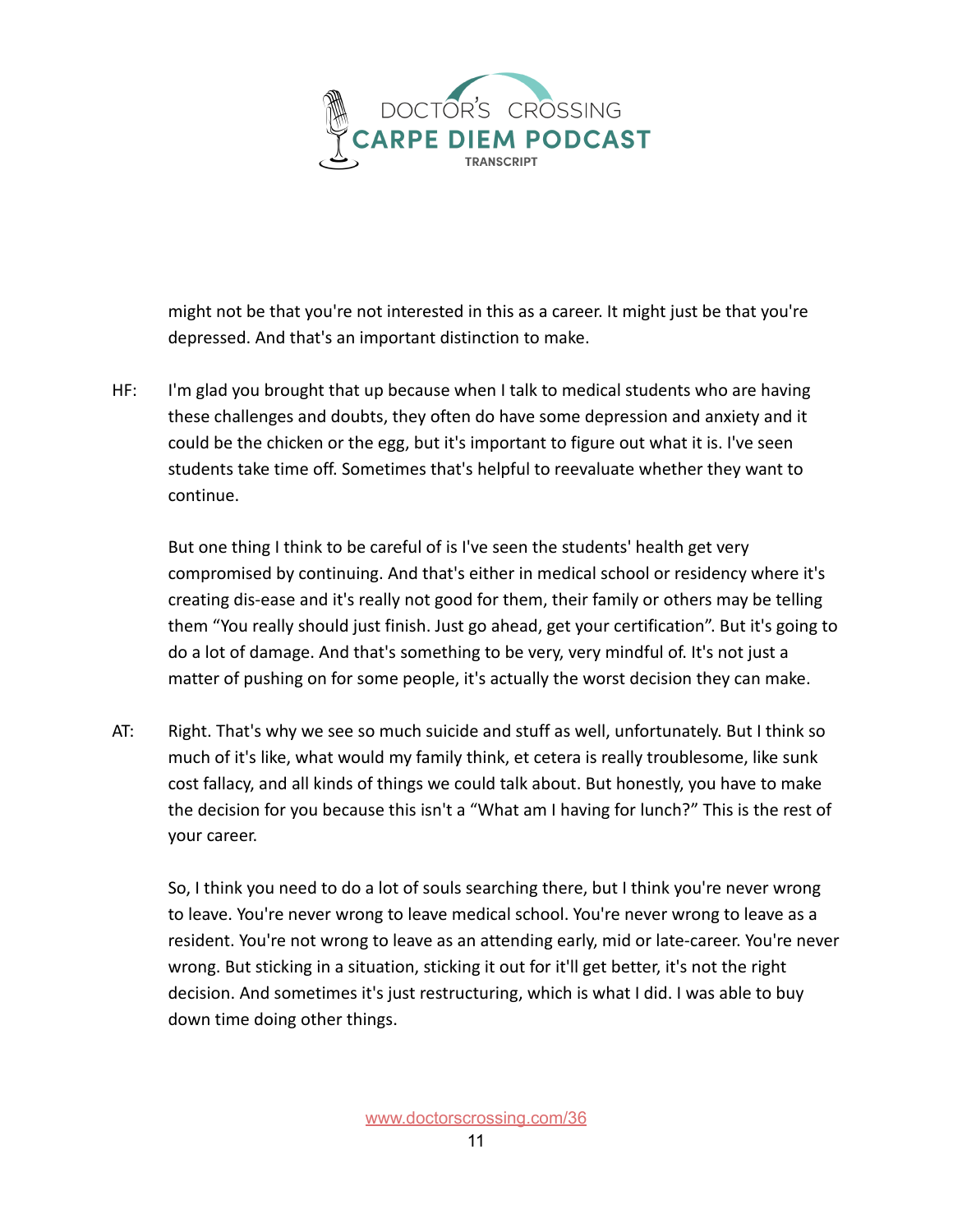

And some of the people I've worked with do the same. They don't necessarily leave, but it's an important point to talk about that we have this shame and we feel this terrible pressure on us that, "Oh, well, I went through college and I did all this stuff and now I'm in medical school and I hate it and I want to leave". And it's just continuing down a path where you may develop depression, anxiety because of your dissatisfaction with your career as well. It's just not correct either. So, I think it's important to have these conversations and to talk to people about these things because I didn't tell anybody about it.

- HF: Yeah. It really is helpful to get some outside input, but also still be able to ultimately make the decision yourself. So, another common question that comes up is when they make it through medical school, Should I just do some residency because then I might be able to have a license and I could have a better earning income potential while I'm figuring out plan B? Or maybe should I at least get the residency, so I can say I finished up certification and have something to get a salary from while I am doing plan B?
- AT: Well, I don't think there's a right answer to that either. Well, my roommate I told you about earlier, he did one year of residency and never worked as a doctor again. And all he does is full-time expert witness work. But I think leaving residency is a very difficult decision and you will never get good advice. I think if you talk to your attendings, everyone will tell you to just stick it out. No matter what. And that might not be the best move for you.

That's a difficult decision. Should I stay a year so I can get a license? I don't know. Maybe you should. Should you stick it out? If you really hate it and it's not just the individual residency. So sometimes people are just at a really terrible residency where people are really mean and horrible. And that's a big contributor. I think it's important to talk to others in the field.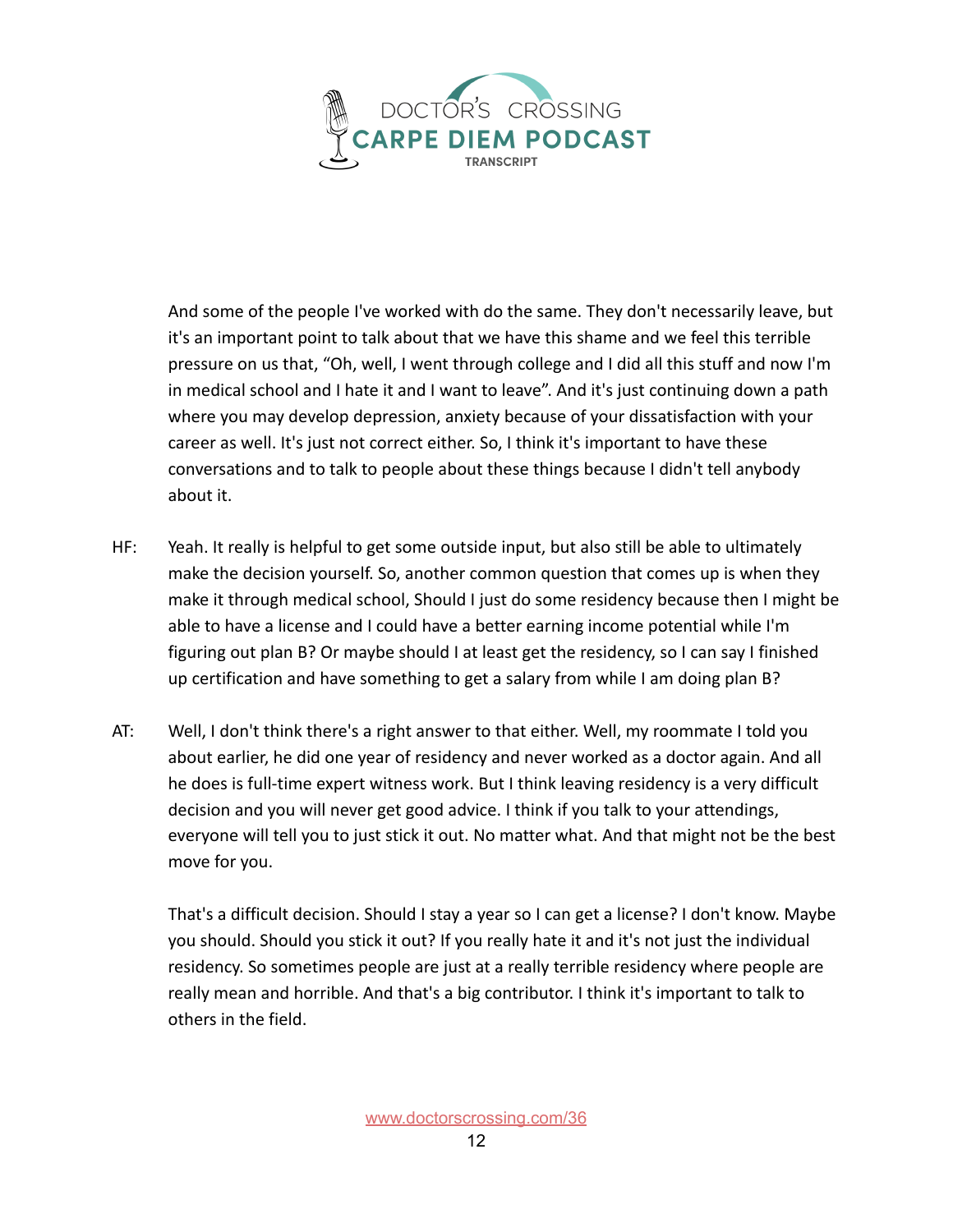

So, let's say that you're a gynecologist and you were in a very malignant program. You can reach out to your community gynecologist or reach out to people online and say, "Hey, this is what I'm feeling. What does your day-to-day look like?" as just doing some experiments. I think it's very important to do experiments because we're scientists. We're all scientists.

So, if you were talking about your career, why would you not develop a hypothesis and test it? And there's many ways to do that. My favorite way is just talking to people. But should they stay or should they go, should they stay a year and then leave? Should they just finish? This is a very personal decision. And again, I don't think either decision is correct. It's all very situational.

HF: Well, the truth is I've seen every single permutation pretty much done of these scenarios and their individual choices, I've seen it work out. You leave after medical school, you do a year or you do two years, you finish residency and then you leave after a couple of years.

One of the things I think is helpful is if you are at this crossroads to have a conversation with someone like yourself or other people to find out what options there are. Because that is one of the biggest question marks. It's "Well, what can I do if I don't do this?" And it can be challenging to build a whole new career path, but it's totally doable. And once you talk about it, you see there are options for everyone.

Now, most people don't go to medical school and they create careers out of so many different things. And we've all done college and we've all done medical school so we have those options.

We are running out of time here and I just wanted to briefly touch upon that transition from being a resident to an attending and when that really can bring up some sort of fear and doubt and shaking in the boots over that responsibility.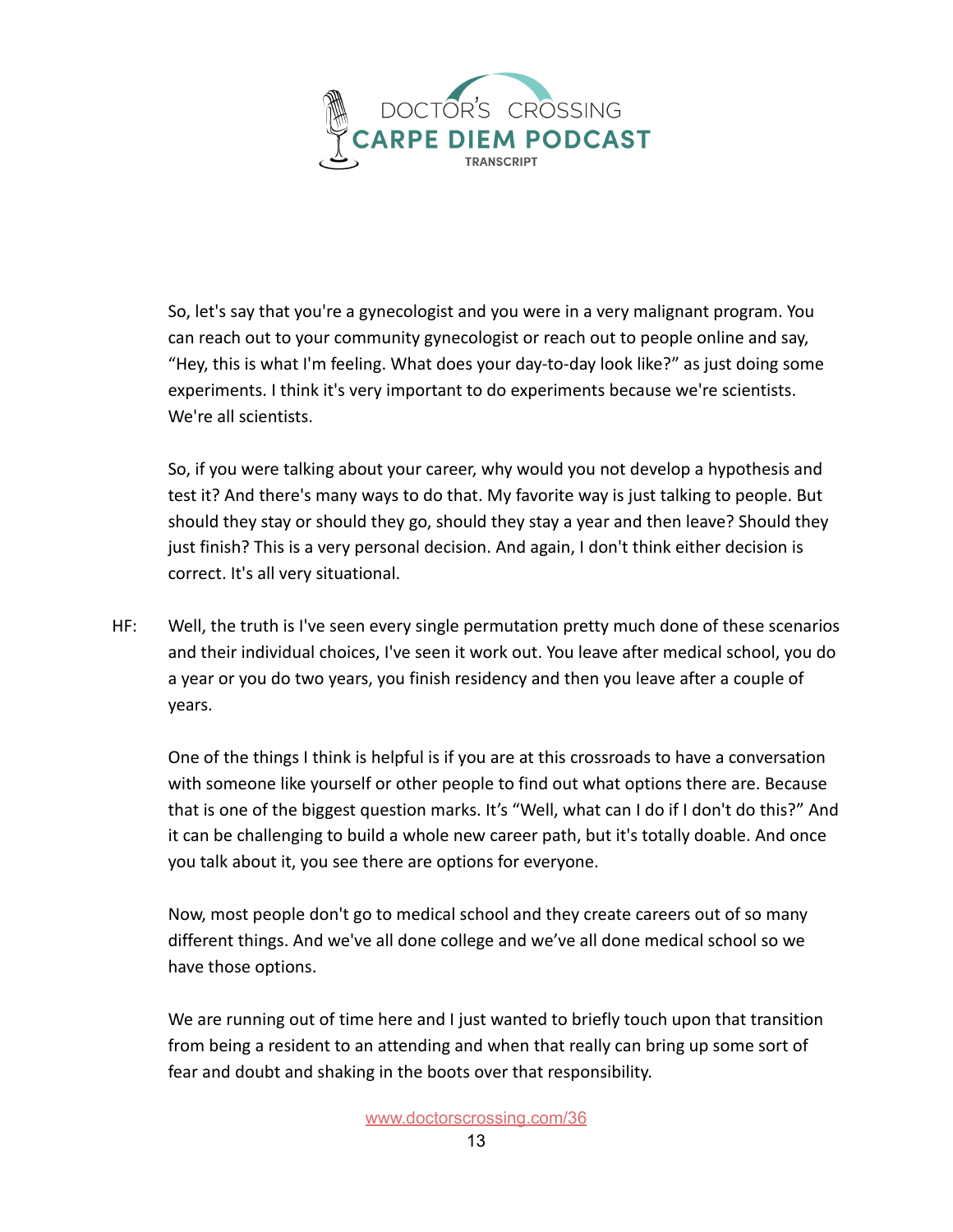

AT: Yeah. There are a lot of emotions that come up when you finish. I think the first one is always happiness and relief. And then after that, you're like, "Oh boy, now I got to be the boss". There's that meme when you realize you're attending and you look for the attendee or attending, that comes being early in your career.

I also think there's just this loss as well, because you're going from being a college student and you're trying to get into med school and then you try to get into residency and then you try to get a good job. And then you're like, "Well, what now?" There's this sense of not working towards anything anymore, which really causes a lot of people crisis because they're like, "Oh, well then I just have to do this for 40 years or 50 years. This is it. There's nothing else". And obviously that's not true, right? Because there's always something else that you can work towards. But I think that causes a lot of trouble. I think a lot of the burnout early in the career comes from that. And people don't talk about it enough.

But I didn't have any real anxieties, honestly, going into being an attending. I did a lot of moonlighting and I don't know if I was overconfident, but I didn't feel that. I just thought it was an extension of being a third-year resident into the rest of my career just better paid.

- HF: Well, I'm glad you didn't. And for those of you who are experiencing that, it's super common and it definitely can be worked with. It's usually not a reason to leave, but it's definitely something to address and get help for because it's going to significantly cloud your experience. And we don't want anxiety to be in the driver's seat and drive you out of this career. We can put it in the passenger seat and that let's you find out really what's true for you.
- AT: That's the point of imposter syndrome, right? It never really goes away. You just kind of deal with it. I see it as like that guy on your shoulder. It's just like, "Oh, hey there" and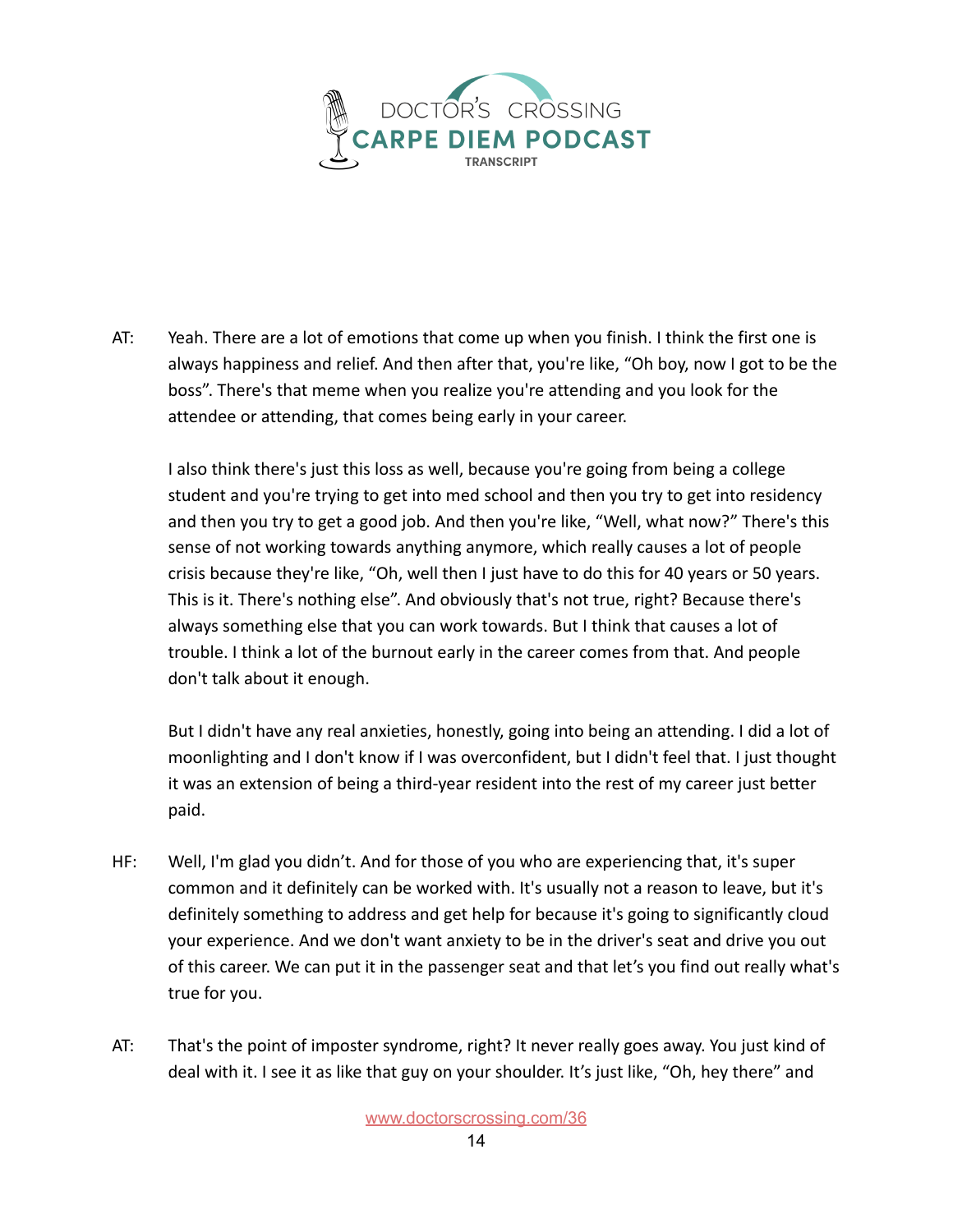

not listening to it anymore, but it's a big problem for people early in their career, very big.

- HF: That's a big problem. So, this has been really interesting. I'd love to keep going on, but are there any particular thoughts you'd like to leave the listeners with?
- AT: Well, I think the big one that you just touched on is that there are always options. There are endless countless options. Whether that be a hybrid of clinical and non-clinical work like I do myself, whether that be leaving medicine. And it's not just the top three, right? There are so many things you could do because the MD and DO degree is the most marketable degree there is. There are millions of things you can do.

So, my big thing is, it's not, "Should I stay or should I go?" always. It's "How do I design a career that I'm happy with and what does that look like?" And as you know and as I do with my clients as well, it just takes a lot of work.

- HF: Right. And in a way, that could be a silver lining to having some doubts, because you might look at how I can diversify this work as a physician so, I'm using different parts of my brain and have more variety and challenges. And that could also make it more sustainable than maybe your peers who are just narrowly focused on clinical medicine. Not that there's anything wrong with that, but it could be an interesting way to solve a problem.
- AT: Absolutely.
- HF: Yeah. The portfolio career.
- AT: Exactly right. It's a hodgepodge of different things, but if it makes you happy, then it works.